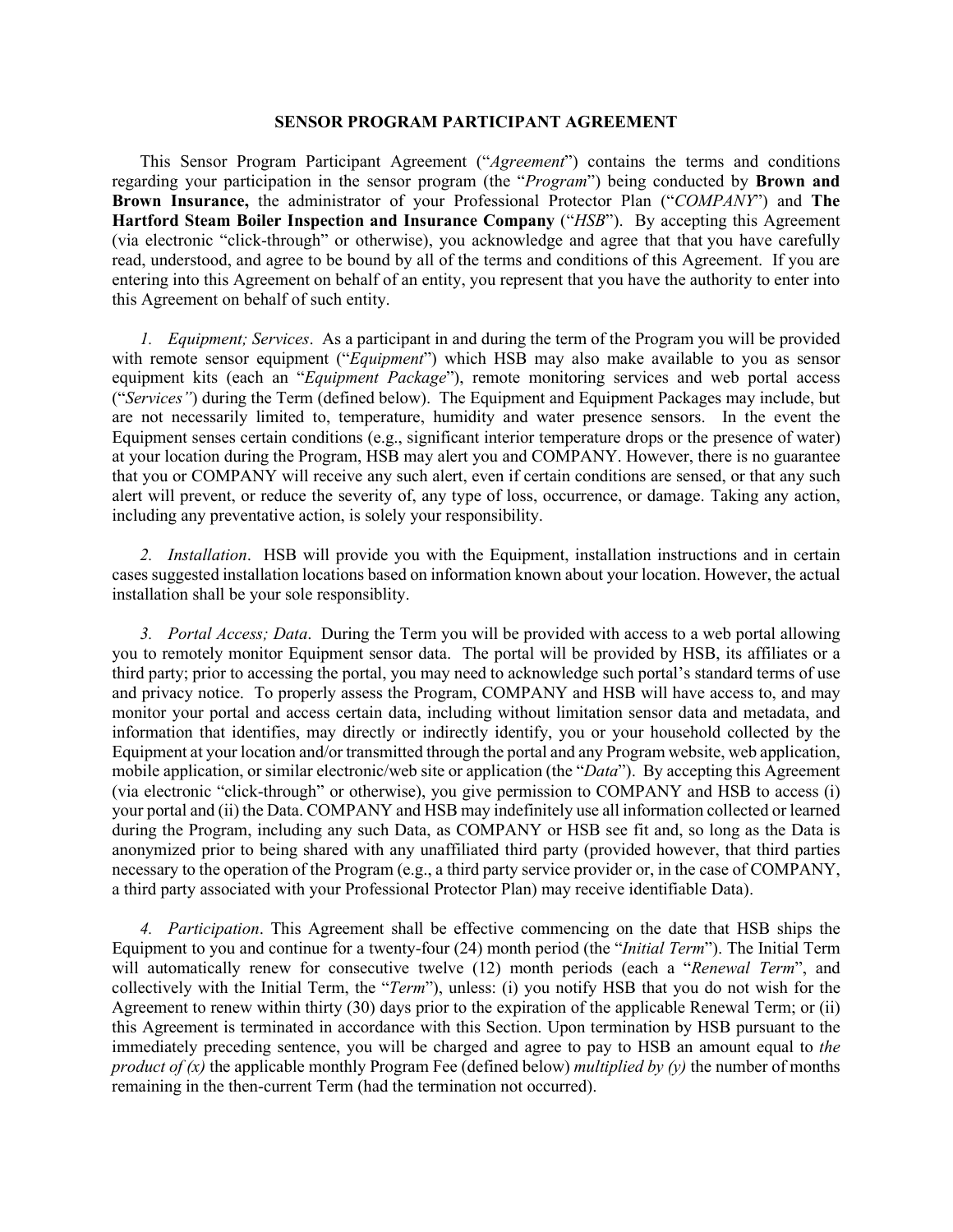*5. Shipping and Program Fees – Initial Equipment Package*. The Company will be responsible for all costs associated with the licensing of your Equipment Package, as well as all costs associated with cellular connectivity of the Equipment and your portal access during the Term. You remain responsible for your standard electrical, battery and internet costs (as necessary) for the Equipment to operate as well as any additional Equipment that you may order in accordance with Section 6. If the Equipment fails or malfunctions during or after the Term, neither Company nor HSB are responsible for replacing or fixing such Equipment.

- *6. Shipping and Program Fees for Additional Equipment*.
- (a) You will be responsible for one-time shipping and handling fees and the recurring, monthly Program fees ("*Program Fee*") for any additional Equipment that you request, payable through a third party e-commerce website ("*Payment Site*") that you will be directed to as part of the process to order additional Equipment. The monthly Program Fee you are responsible for will be based on the types and quantities of additional Equipment provided to you and will be displayed on the Payment Site. To use the Services and receive the additional Equipment, you will need to provide the Payment Site with a current, valid, accepted method of payment ("*Payment Method*"). You are responsible for the monthly Program Fees for the entire duration of your Term. Without limiting any other provision of this Agreement, HSB may suspend the services if HSB does not receive an on time, full payment from you.
- (b) The Program Fee for the additional Equipment and associated Services, as well as any other charges you may incur in connection with your use of the Services, such as taxes, will be charged to your Payment Method on a monthly basis. Your billing cycle will depend on when you sign-up for the services. Program Fees are fully earned upon payment. In some cases your payment date may change, for example if your Payment Method has not successfully settled.
- (c) You remain responsible for any uncollected amounts if your Payment Method is declined or no longer available for payment. HSB may take steps to collect the Program Fees you owe. You are responsible for all related collection costs and expenses. For some Payment Methods, the issuer may charge you certain fees, such as fees relating to the processing of Your Payment Method. Please check with your Payment Method service provider for details.
- (d) You can update your Payment Methods by visiting the Payment Site. Following any update, you authorize us (and the Payment Site) to continue to charge the applicable Payment Method(s). All payments are final and non-refundable. If you believe that HSB (or its Payment Site) has charged you in error, you must contact HSB's Monitoring and Support Center at (844) 468-1866 within ninety (90) days of such charge.
- (e) By providing a Payment Method, you: (i) represent that you are authorized to use the payment method you provided and that any payment information you provide is true, complete and accurate; (ii) authorize HSB (and its Payment Site) to charge you for the Services using your Payment Method; and (iii) authorize HSB (and its Payment Site) to charge you for any other fees, taxes or amounts set forth in this Agreement.
- (f) If any of the additional Equipment that you ordered has been lost, stolen, or damaged by you (or by any third party) at any time after it has been shipped by HSB or if you return an Equipment Package that is incomplete (e.g. sensor(s) is(are) missing) upon termination of your participation in the Program, HSB will charge you for the replacement of any such HSB-owned Equipment. All replacement fees associated with the lost, stolen, or damaged HSB-owned Equipment or Equipment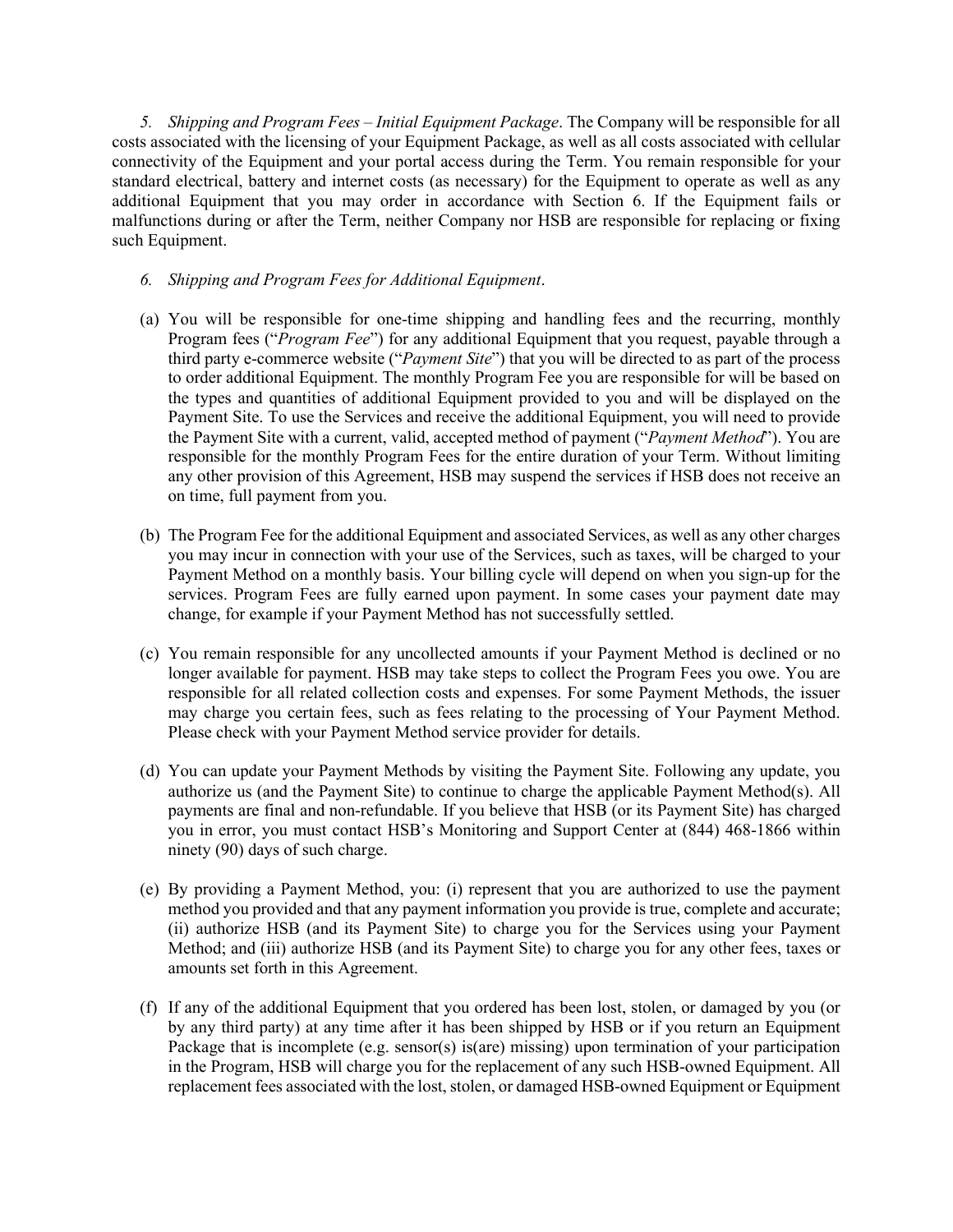Package returns that are incomplete, including the applicable shipping and handling fees (if any), will be charged to you through the Payment Site or invoiced by HSB (at HSB's sole discretion).

- *7. Title; Responsibilities; Restrictions*.
- (a) Title to and ownership of all Equipment will at all times remain with HSB and will not transfer to you at any time. You will not have any right or interest in or to the Equipment except as expressly provided in this Agreement, and you shall possess the Equipment subject and subordinate to the rights of HSB. You shall have the limited right to use the Equipment in a commercially reasonable manner solely as contemplated by this Agreement.
- (b) You (i) shall not remove, reverse engineer, tamper with, modify, alter or destroy in any way any Equipment, or any label thereon, without the prior written consent of HSB, or use the Equipment in any way that violates any applicable laws or regulations; (ii) shall not affix or install any accessory, addition, upgrade, equipment or device to the Equipment unless expressly approved in writing by HSB; (iii) will, at your own cost and expense, keep the Equipment in good repair, appearance and condition, subject to normal wear and tear; and (iv) will be liable for the costs of repair or replacement of Equipment if damaged or lost due to theft, negligence, intentional acts, unauthorized uses or acts or other causes within your reasonable control.
- (c) Upon the effective date of termination or expiration of this Agreement you will immediately cease all use of the Equipment and related services. Unless HSB or COMPANY notify you otherwise, within fifteen (15) days of such termination or expiration, you will remove, package and ship, at your own cost and expense and in a commercially reasonable manner, all Equipment to HSB. If you fail to do so, HSB will have the right, in its sole and exclusive discretion, to: **(i)** charge (and you will pay) HSB's then-standard monthly program fee for such Equipment for any month or partial month in which you have not so returned the Equipment; **(ii)** charge (and you will pay) the full, fair market value of the Equipment (and upon your payment therefor, title to and ownership of such Equipment will transfer to you without any further action of the Parties); and/or **(iii)** recover and take possession of such Equipment. You will return the Equipment in as good order and condition as originally delivered, normal wear and tear excepted.
- (d) You agree to allow HSB, COMPANY, or HSB's or COMPANY's agents to enter your property at which the Equipment is located (the "*Premises*") at reasonable times for purposes of configuring, maintaining, inspecting, upgrading, replacing and/or removing the Equipment. You warrant that you are either the owner of the Premises or that you have the authority to give HSB or COMPANY access to the Premises. If you are not the owner of the Premises, you are responsible for obtaining any necessary approval from the owner to allow HSB, COMPANY, or their respective agents into the Premises to perform the activities specified above. In addition, you agree to supply HSB, COMPANY or their respective agent, if requested, the owner's name, address, and phone number and/or evidence that the owner has provided such authorization.
- (e) All Equipment belongs to HSB or other third parties and will not be deemed fixtures or in any way part of the Premises. HSB may remove, upgrade or change the Equipment at HSB's discretion at any time. You acknowledge that any addition to, removal of or change to the Equipment may interrupt the Services. You may not sell, lease, abandon, or give away the Equipment, or permit any other service provider to use the Equipment. The Equipment may only be used in the applicable Premises approved by HSB unless expressly permitted in advance in writing by HSB. YOU UNDERSTAND AND ACKNOWLEDGE THAT IF YOU ATTEMPT TO INSTALL OR USE THE EQUIPMENT AT A LOCATION OTHER THAN THE PREMISES OR OTHERWISE EXPRESSLY AUTHORIZED BY HSB, THE EQUIPMENT MAY FAIL TO FUNCTION OR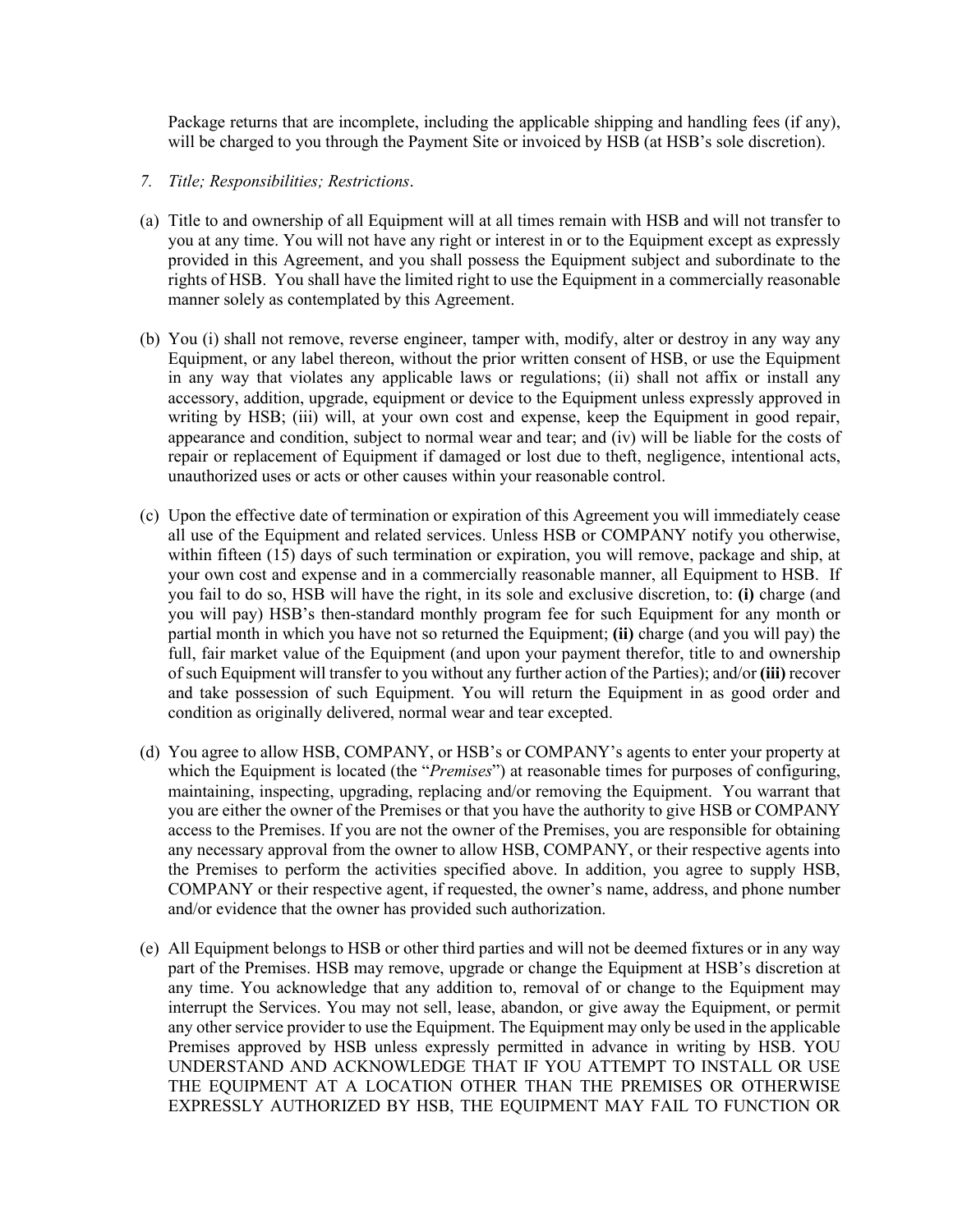MAY FUNCTION IMPROPERLY. You agree that you will not allow anyone other than HSB or its agents to service the Equipment. You are responsible for loss, repair, replacement and other costs, damages, fees and charges if you do not return the Equipment to HSB in an undamaged condition, normal wear and tear excepted. Use of the Equipment, including without limitation for transmission, communications or storage of any information, data or material, in violation of any U.S. federal, state or local regulation or law is prohibited. You acknowledge that you are accepting this Agreement on behalf of all persons who use the Equipment at the Premises or at other locations authorized by HSB and that you shall have sole responsibility for ensuring that all other users understand and comply with the terms and conditions of this Agreement. You are liable for all authorized and unauthorized use of the Equipment and agree to notify HSB immediately if the Equipment has been stolen, damaged or used without HSB's authorization.

*8. Liability*. Neither COMPANY, HSB nor any of their officers, directors, employees, agents, contractors, subsidiaries, affiliates, successors and permitted assigns (collectively the "*Affiliated Persons*") (i) make any warranties, representations or guarantees regarding the Program, including without limitation the success of the Program, detection, reduction in severity or prevention of any losses or occurrences, or any savings, the Equipment, the portal, quality, safety, performance, or any other aspects of the Program or the Equipment; (ii) guarantee that the Equipment will be satisfactory to you, or that the operation of the Equipment will be uninterrupted or error free, or (iii) are liable to you in any way for any losses, claims or damages arising from or related to this Program, including without limitation Equipment defects, failures, malfunctions or installations, except to the extent of any liability as contemplated under any applicable COMPANY insurance policy. COMPANY and HSB expressly disclaim any such liabilities, representations, warranties and guarantees. NEITHER COMPANY, HSB, NOR THE AFFILIATED PERSONS WILL HAVE ANY LIABILITY ARISING OUT OF OR IN ANY WAY RELATED TO YOUR PARTICIPATION IN THE PROGRAM, INCLUDING THE INSTALLATION, OR YOUR USE OF, THE EQUIPMENT. TO THE FULLEST EXTENT PERMITTED BY LAW NEITHER COMPANY, HSB, NOR THE AFFILIATED PERSONS SHALL BE LIABLE FOR ANY DIRECT, SPECIAL, INCIDENTAL, INDIRECT, CONSEQUENTIAL OR EXEMPLARY DAMAGES INCLUDING, BUT NOT LIMITED TO, LOSS OF PROFITS OR REVENUE; LOSS OF USE; LOSS OF OPPORTUNITY; LOSS OF GOOD WILL; COST OF SUBSTITUTE FACILITIES, GOODS OR SERVICES; COST OF CAPITAL; GOVERNMENTAL AND REGULATORY SANCTIONS; AND CLAIMS OF THIRD PARTIES FOR SUCH DAMAGES. COMPANY, HSB, AND THE AFFILIATED PERSONS EXPRESSLY DISCLAIM ANY AND ALL WARRANTIES OF ANY KIND, WHETHER STATUTORY, ORAL, WRITTEN, EXPRESS OR IMPLIED, INCLUDING ANY IMPLIED WARRANTY OF MERCHANTABILITY OR FITNESS FOR A PARTICULAR PURPOSE.

*9. Cellular*. YOU EXPRESSLY UNDERSTAND AND AGREE THAT YOU HAVE NO CONTRACTUAL RELATIONSHIP WHATSOEVER WITH THE UNDERLYING WIRELESS SERVICE PROVIDER OR ITS AFFILIATES OR CONTRACTORS AND THAT YOU ARE NOT A THIRD PARTY BENEFICIARY OF ANY AGREEMENT BETWEEN HSB, COMPANY AND THE UNDERLYING CARRIER. IN ADDITION, YOU ACKNOWLEDGE AND AGREE THAT THE UNDERLYING CARRIER AND ITS AFFILIATES AND CONTRACTORS SHALL HAVE NO LEGAL, EQUITABLE, OR OTHER LIABILITY OF ANY KIND TO YOU AND YOU HEREBY WAIVE ANY AND ALL CLAIMS OR DEMANDS THEREFOR.

*10. Feedback*. Your opinion and feedback are critical to the assessment of the Program. Therefore, COMPANY and HSB may from time to time ask you to provide responses to basic questionnaires or surveys.

*11. Miscellaneous*. This is a legally binding agreement that supersedes any proposal, prior agreement or understanding, oral or written, and any other communication among you, COMPANY and/or HSB